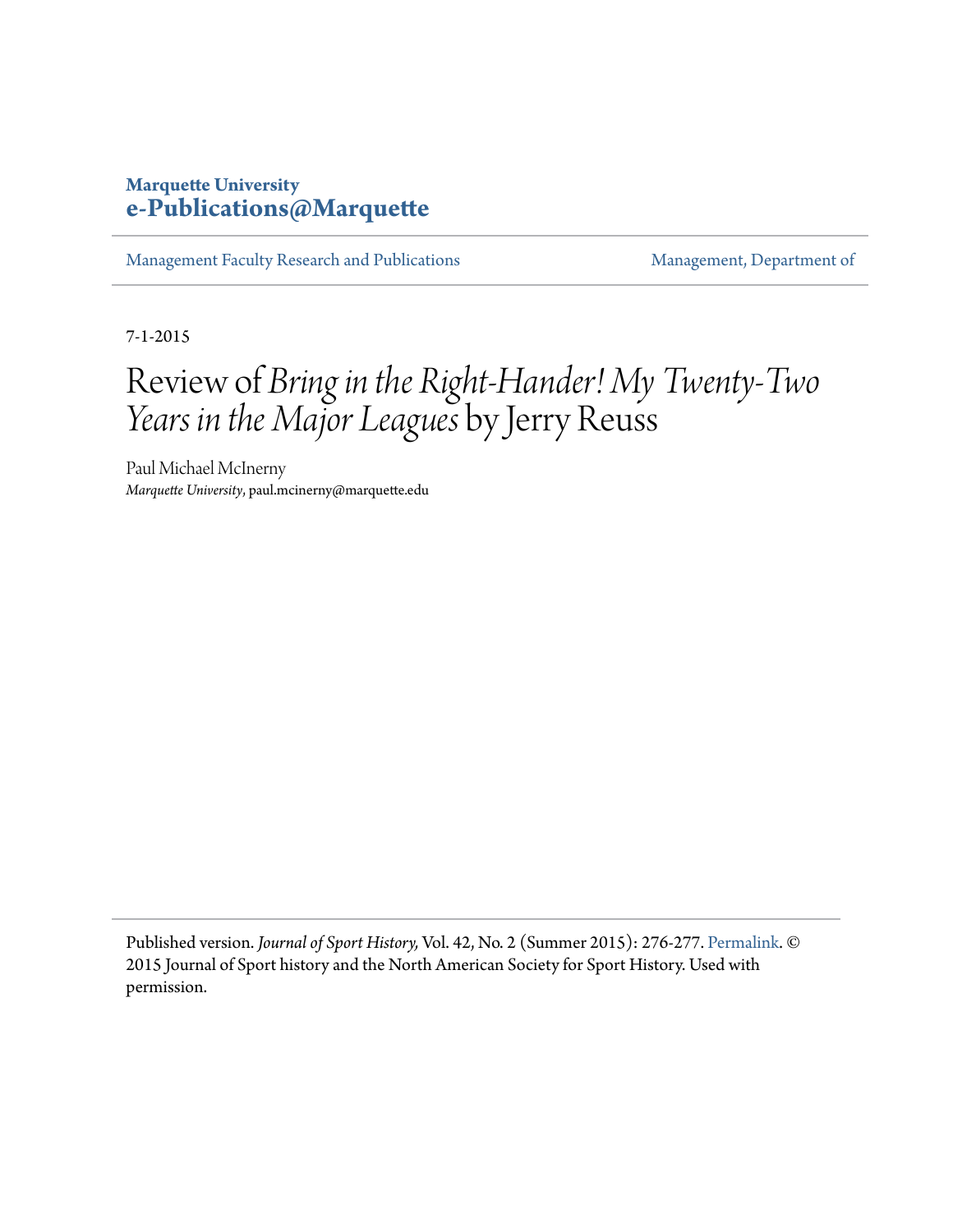Reuss, Jerry. *Bring in the Right-Hander! My Twenty-Two Years in the Major Leagues*. Lincoln: University of Nebraska Press, 2014. Pp. v+250. Photos. \$27.95 hb.

Jerry Reuss wrote this book to share his baseball stories—stories of obstacle, triumph, naïvety at times, clubhouse antics, and admiration for the game as well as teammates and coaches. Reuss is one of the few to play in four decades, even though he barely achieved that feat. As a gifted left-handed twenty-year-old called up in September 1969, he made his major-league pitching debut on the twenty-seventh, winning his first game and contributing with a run-batted-in. As a forty-one-year-old, he ended his career as a September call-up in 1990, after being released by several teams, pitching in the minor leagues, and virtually begging his way for one last chance—an entire year of determination just so he could end a notable career on his terms.

A St. Louis native who was drafted and first pitched for the Cardinals—who later was abruptly traded for growing a mustache the owner did not approve of—Reuss went on to pitch for eight teams in both leagues. However, of the 250 pages of text, 123 are devoted